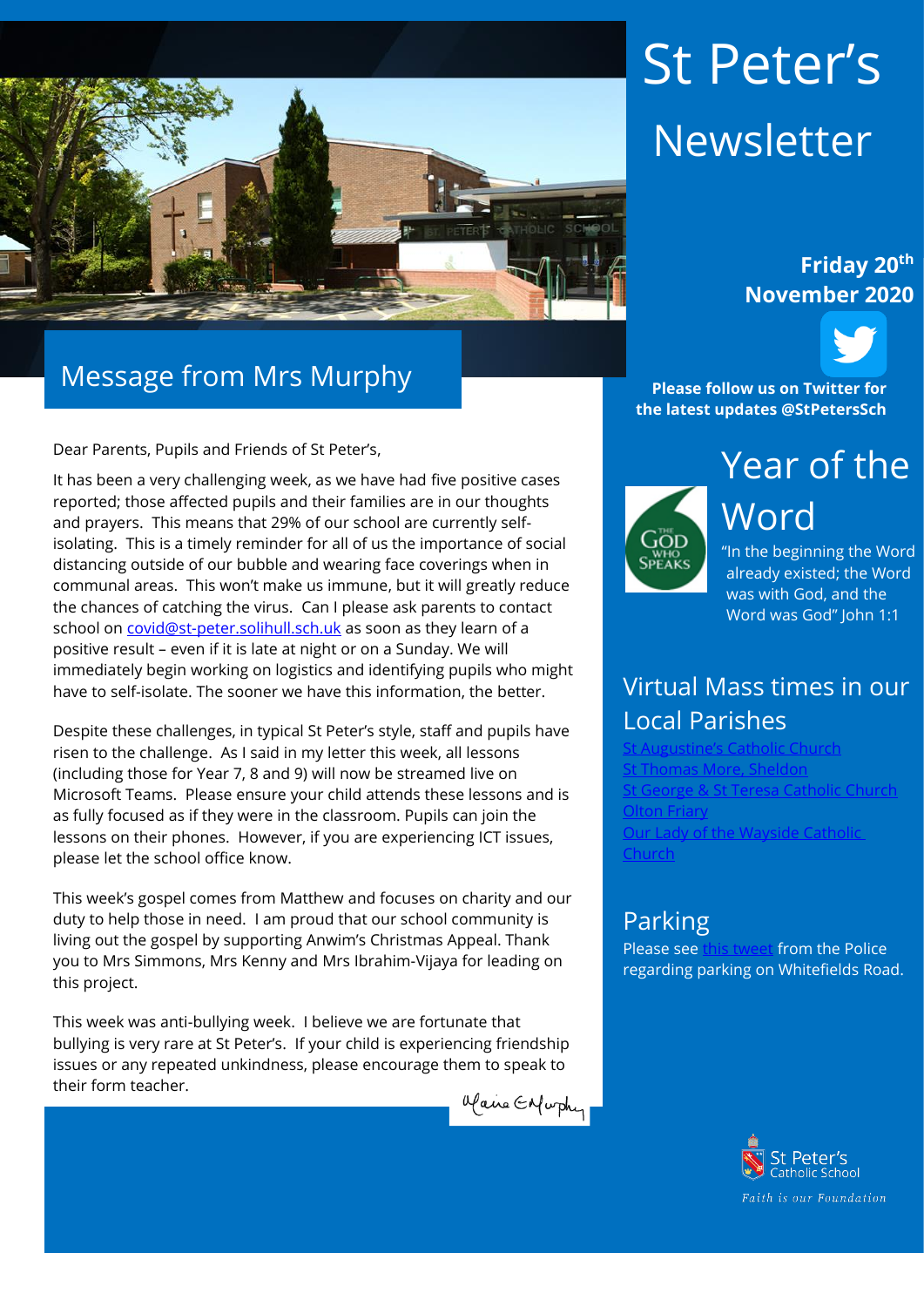# Message from NHS111

In line with the rest of the country, all emergency departments (also known as A&E departments) and urgent treatment centres across Birmingham and Solihull are no longer 'walk-in' services; patients now need to contact NHS111 for advice before attending these services. This will enable patients to be seen in the right place, at the right time. We have been communicating about this over recent months and a communications campaign 'NHS111 First' is due to start imminently; a more detailed stakeholder briefing will be circulated separately.

The change will enable us to provide emergency care safely to those who need it, particularly the vulnerable and shielded, by ensuring appropriate distancing in waiting rooms.

Instead of attending an emergency department unannounced, patients will use NHS111 online or by phone, to book a 'time slot' appointment with a service that best fits their need. That could be one of a variety of existing out-of-hospital services, an assessment service at a hospital, or an appointment with a GP or dentist. In cases where it is appropriate, patients will be given a 'time slot' appointment at the emergency department itself.

As the public takes time to become used to this new way of accessing urgent and emergency care, no-one that attends an emergency department without having contacted NHS111 beforehand will be turned away. Please remember that for all life threatening emergencies, people need to dial 999.

NHS111 is available 24/7, and it's free to call. Alternatively, people can go to:<https://111.nhs.uk/>

## Birmingham and Solihull Health Information exchange

Birmingham and Solihull's health and social care organisations would like to hear parents and carers thoughts on the new **health information exchange** (HIE), planned to launch in the next few months. Please could you distribute this to your parent/carer community.

• **[Request to complete 10 minute survey](https://protect-eu.mimecast.com/s/dTEmCwKy0SvxOVcRdOw0?domain=lnks.gd)**.

For more information, please contact **[BSOLSTPDigital@uhb.nhs.uk](mailto:BSOLSTPDigital@uhb.nhs.uk)**.

## Vacancy - Finance Manager

The Board of Directors of the Our Lady and All Saints Catholic Multi Academy Company ("MAC"), are seeking to appoint to the role of MAC Finance Manager. The start date for this position is 1 February 2021 (or sooner if possible) with an initial contract for a 12-month period (with potential for extension thereafter). The office location of the post is based in Solihull. Relevant experience would include:

- Qualified Accountant
- Experience in managing accounts and budgets
- Excellent interpersonal and communication skills that inspire and motivate.
- A passion for making positive change to children's lives.

Please click [this](https://www.linkedin.com/posts/our-lady-and-all-saints-catholic-multi-academy-company-7987171aa_opportunity-accountant-jobs-activity-6734508038281023488-n1KY) link for more information

Kooth

Did you know that Solihull offers mental health support Free to Access for 11-25 year olds who live or go to school in Solihull or looked after by Solihull Council? Head to<https://www.kooth.com/> for more information.